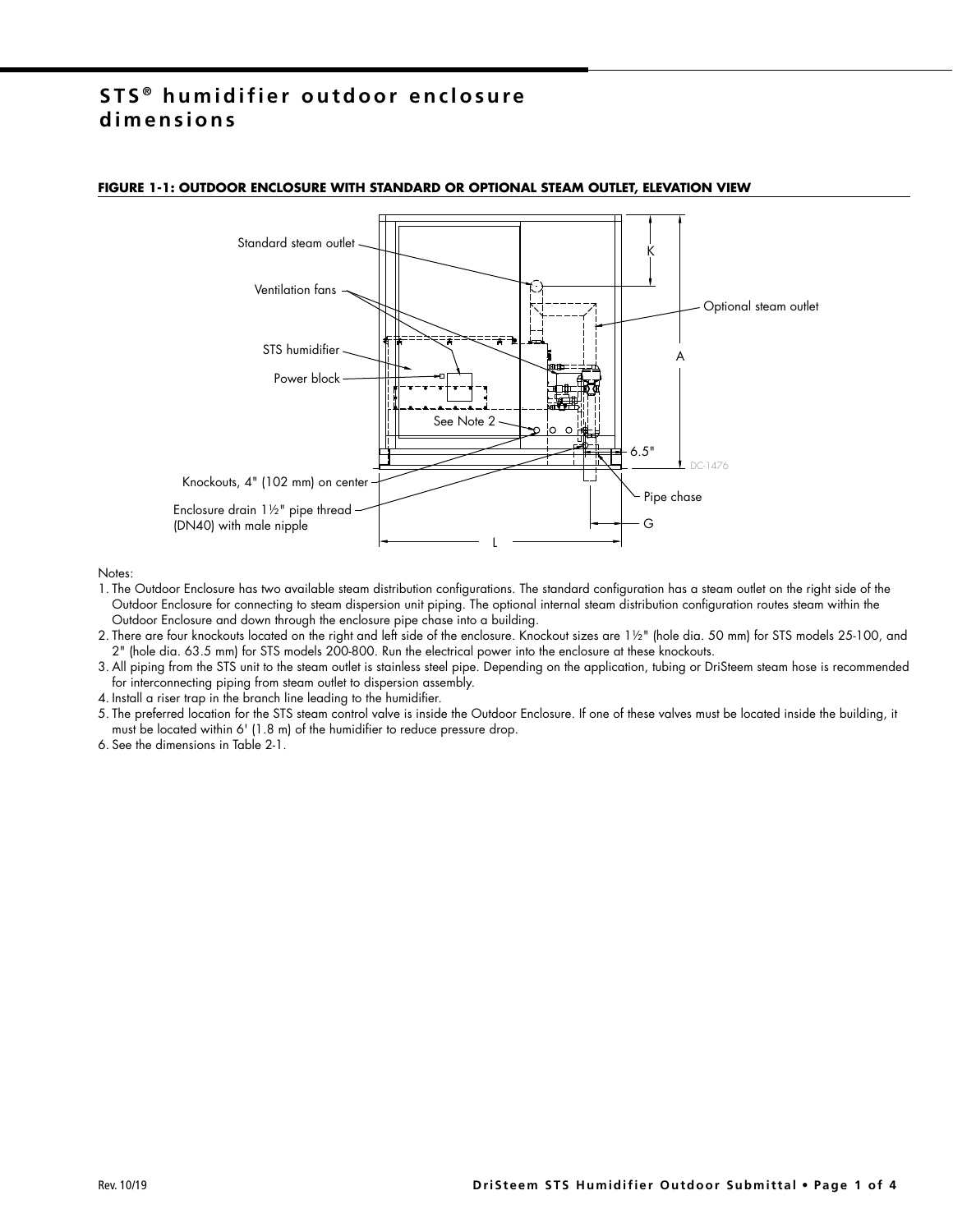# **STS humidifier dimensions**

### **FIGURE 2-1: OUTDOOR ENCLOSURE, TOP VIEW**

Valve access door:

• Models 25-100 have one access door



### Table 2-1: Outdoor Enclosure dimensions\*

|                                      | <b>Description</b>  | STS model  |      |         |      |  |
|--------------------------------------|---------------------|------------|------|---------|------|--|
| Item                                 |                     | $25 - 100$ |      | 200-800 |      |  |
|                                      |                     | inches     | mm   | inches  | mm   |  |
| A                                    | Enclosure height    | 56.00      | 1422 | 66.00   | 1676 |  |
| B                                    | Enclosure width     | 36.00      | 914  | 46.00   | 1168 |  |
| C                                    | Pipe chase position | 4.50       | 114  | 4.50    | 114  |  |
| D                                    |                     | 2.00       | 57   | 3.50    | 89   |  |
| E                                    | Pipe chase size     | 20.00      | 508  | 32.00   | 312  |  |
| F                                    |                     | 8.00       | 203  | 10.00   | 254  |  |
| G                                    | Steam pipe position | 6.00       | 152  | 8.50    | 216  |  |
| H                                    |                     | 18.63      | 473  | 22.00   | 559  |  |
| J                                    |                     | 14.50      | 368  | 20.50   | 521  |  |
| K                                    |                     | 12.25      | 311  | 11.00   | 279  |  |
| L                                    | Enclosure length    | 60.00      | 1524 | 78.00   | 1981 |  |
| See drawings in Figures 1-1 and 2-1. |                     |            |      |         |      |  |

| <u>Table 2-2:</u><br><b>STS Outdoor Enclosure electrical</b><br>specifications |                      |         |                       |  |  |
|--------------------------------------------------------------------------------|----------------------|---------|-----------------------|--|--|
|                                                                                | Voltage              | Current | Maximum<br>disconnect |  |  |
| Outdoor<br>Enclosure<br>without<br>heater<br>package                           | 120 Vac,<br>50/60 Hz | 3.5A    | 10 A                  |  |  |
| Outdoor<br>Enclosure<br>with heater<br>package                                 | 120 Vac,<br>50/60 Hz | 13.5A   | 20 A                  |  |  |